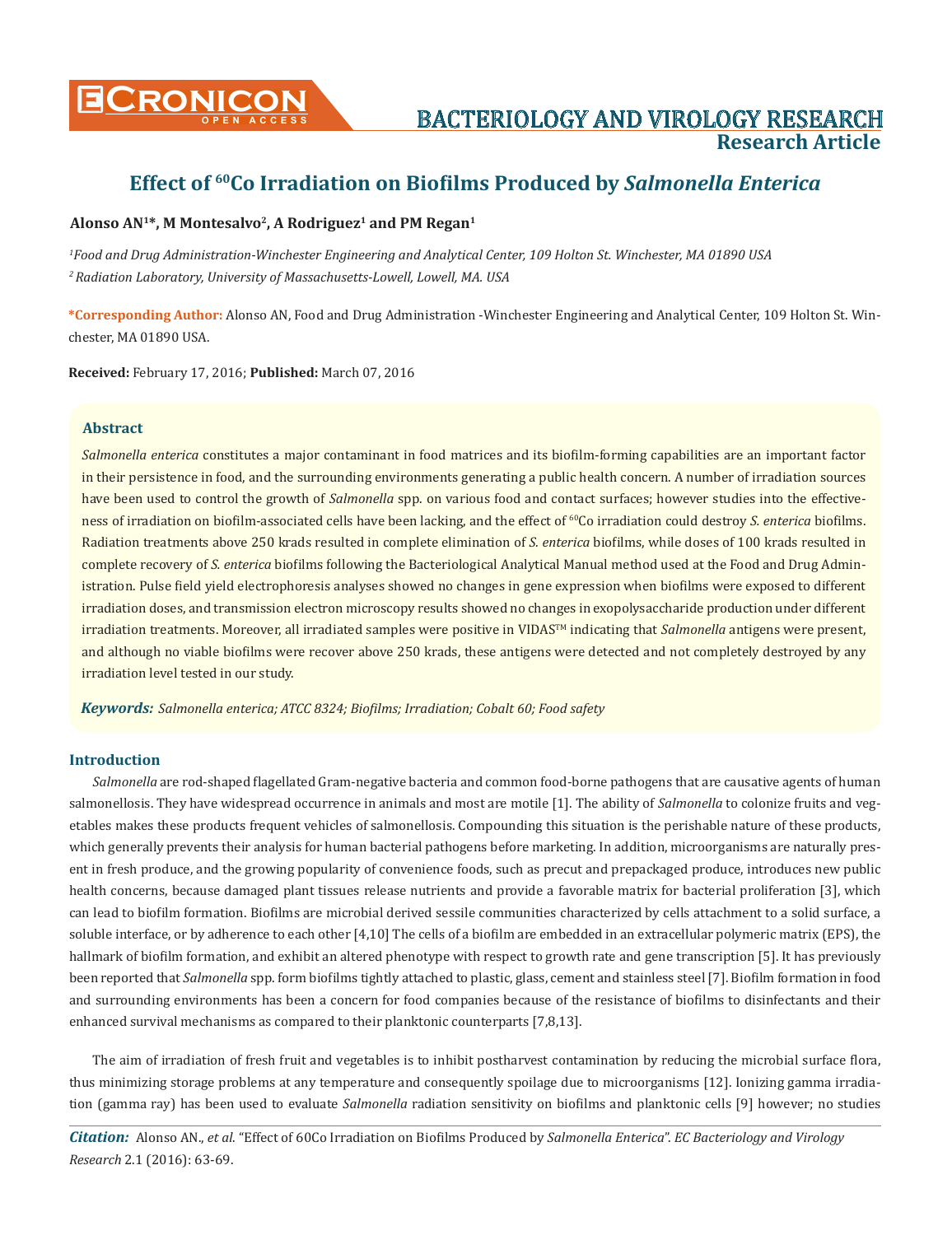have investigated the phenotypic variations of changes in genetic patterns after gamma irradiation or re-culturing of cells from biofilms according to the Bacteriological Analytical Method [1].

 The goals of our research were to determine the effectiveness of 60Co irradiation in eradicating *Salmonella enterica* biofilms and to evaluate its effects on biofilm re-formation, structure, and gene expression.

#### **Materials and Methods**

**Bacterial strains and biofilm culture conditions:** Aliquots of *Salmonella enterica* ATCC 8324 strains previously diluted in phosphate buffer and were frozen in phosphate buffer and 50% glycerol at <80°C. Aliquots were plated and counted to determine ~30 CFUs for inoculation purposes. Approximately thirty colony forming units (CFU) of *S. enterica* ATCC 8324 were inoculated into each well of six-well multidish plates (Nunclon Delta SI, Thermo Scientific, Waltham, MA) containing 5 mL of nutrient broth (Difco, Co). Plates were incubated for 72 h at 35°C in a water bath (Precision, Thermo Scientific and Marietta, OH).

**Irradiation protocol:** Bacterial cultures were irradiated in the Gamma Cave Facility at the University of Massachusetts Lowell Radiation Laboratory. Prior to exposing the plates containing *S. enterica* cultures, a dosimetric analysis was performed by using Alanine Pellets to determine the positional dose rate and dose distribution to the plates. Alanine Pellet Dosimeters (Batch #T030901) and Bruker escan EPR reader #0162 were used to measure the radiation dose. The Bruker dosimetry system uses Electron Paramagnetic Resonance (EPR), a dosimetric method of radiation detection in which the quantity of unpaired electrons or free radicals is directly measured. Free radicals are formed when a material such as Alanine is exposed to an ionizing radiation field. The Bruker system measures the EPR signal in the Alanine dosimeter and correlates it to a dose by applying a fitting function. The fitting function is generated based on the system response to reference dosimeters irradiated and certified by the National Institute of Standards and Technology (NIST).

 For efficient use of the allotted radiation time, the samples were bundled and irradiated simultaneously. The dosimetric analysis consisted of attaching dosimeters to the outside surface of each bundled group, as well as inserting them within the empty plate cavities. The samples were positioned on a rotating platform in a square configuration. The geometric center of the samples was located 9 inches from the source window. The measured dose distribution at the outside surface of each bundled sample was within +/-3%. The measured dose distribution through each bundled group was within +/-20%. The average dose rate was used to calculate the exposure time for each required dose level. For example, group 1 was removed after 30 minutes and received 100 krad while group 4 was the last to be removed after approximately 5 hours and received 1000 krad. Three six- well plates were used as controls; the remaining plates were irradiated with Co at 100, 250, 500 or 1,000 krad. Experiments were conducted two times in triplicate.

**Microbiological analyses after irradiation:** After irradiation, the cells on each plate were enumerated by withdrawing a 100 μl aliquot of the liquid culture and plating serial dilutions onto triplicates of Tryptic Soy Agar with yeast extract (TSAye) plates (Difco, Co.). Plates were incubated at 35°C for 24 h, at which time the colonies were counted. In addition, cells from each plate well were streaked with a sterile swab (Fisher Scientific, Houston, TX) onto Hektoen Enteric, Bismuth Sulfite and Xylose-Lysine-Deoxycholate agars (XLD) (Difco, Co.).

 For resuscitation analyses, each plate was tested as a separate sample and one milliliter from each of five wells (5 ml total) was inoculated into 25 ml of Lactose broth and incubated for 24 h at 35°C as per the AOAC method [2]. After incubation, 0.1 ml from each composite was transferred to Rappaport Vasiliadis (RV) (Difco, Co.) medium and 1 ml into Tetrathionate broth (Difco, Co.) and incubated for 18-24h at 42°C. One ml from each culture was transferred to an individual tube of M broth (Difco, Co.) and incubated 6-8 h at 42°C. After 6h incubation, 1 ml from each M broth tube was transferred to a glass tube and heated for 15 min at 100°C.

Composites from RV and TT were streaked onto BS, HE and XLD agars and incubated for 24h at 35<sup>o</sup>C. Five colonies were selected from BS medium and transferred to Triple Sugar Iron (TSI) agar and Lysine Iron Agar (LIA) following the Bacteriological Analytical Manual method for Salmonella [1]. TSI cultures from colonies were used to inoculate individual API 20E strips (bioMérieux®, Marcy l'Etoile, France), and Trypticase soy-tryptose broth for serology, and TSA with sheep blood agar (Remel, Lenexa, KS) for PFGE analyses.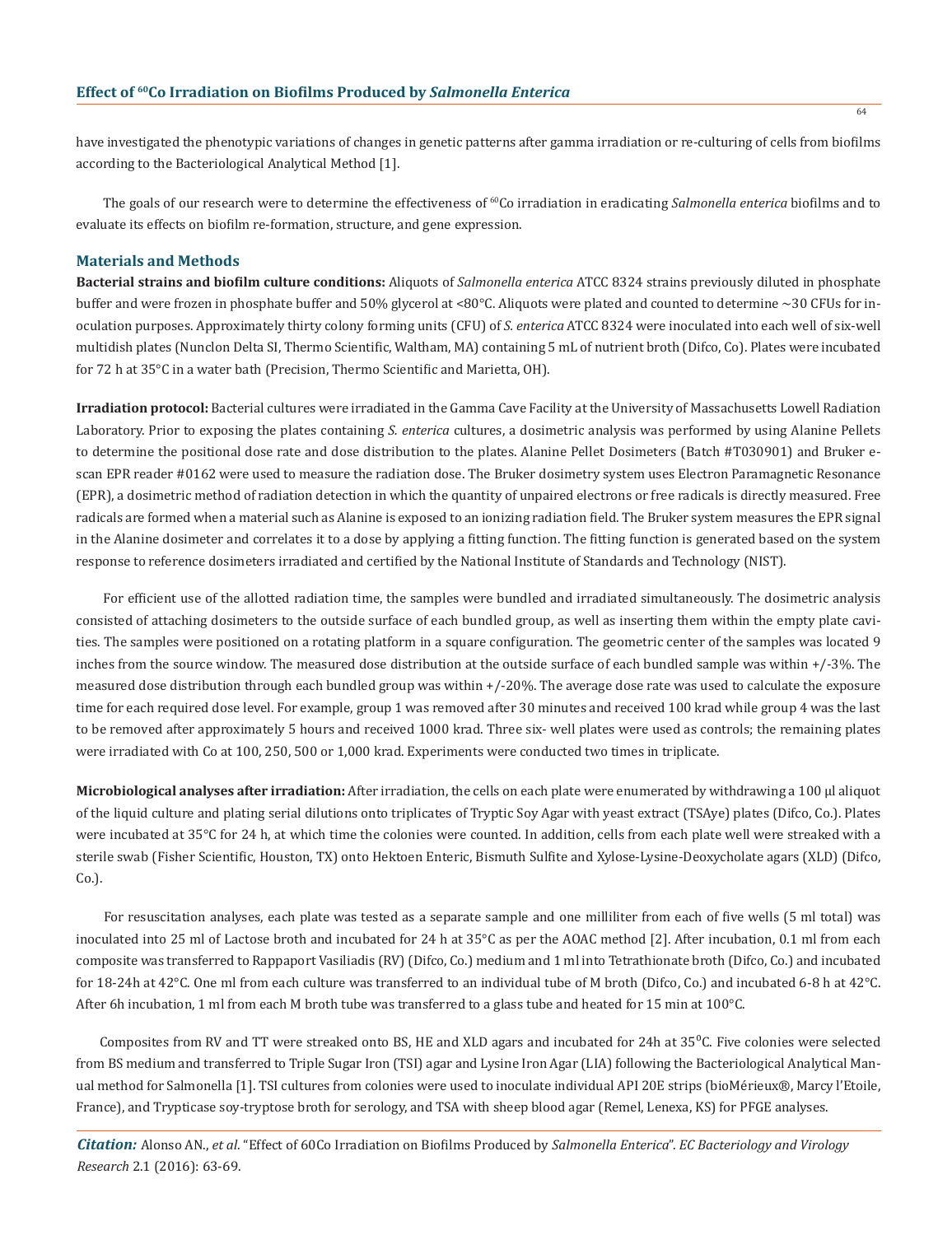**Enzyme-linked fluorescent assay (ELFA):** Identification of *Salmonella* antigens was performed using an automated VIDAS<sup>TM</sup> system (BioMérieux® SA, Marcy l'Etoile, France) as described elsewhere (bioMérieux® SA, User's Manual 2005) [2]. An aliquot of the boiled test suspension is placed into the reagent strip and is cycled in and out of the SPR for a specific length of time. *Salmonella* antigens, if present, bind to the monoclonal antibodies coating the interior of the SPR. All other unbound material is washed away. The substrate, 4-methyl umbelliferyl phosphate, is converted by the enzyme on the SPR wall to the fluorescent product, 4-methyl umbelliferone. The intensity of fluorescence is measured by the optical scanner in VIDAS™. The fluorescence intensity is measured twice at 450 nm. The first result is related to the background, the second is the value after incubation of the substrate with enzyme. Based on that, the apparatus calculates the result of the test and interprets it as a positive or negative one. The RFV (Relative Fluorescence Value) is calculated as the difference between the sample and background fluorescence. The printed report contains the RFV of the sample, RFV of the standard, and test value (TV), which is a quotient of the sample value and standard value. A result was interpreted by the apparatus as positive, if TV  $\geq 0.23$ , while as negative if TV ≤ 0.23. Results are interpreted after the test values and control are compared to thresholds stored in the computer.

Samples from RV and TT tubes were streaked onto BS, HE and XLD agars and incubated for 24h at 35°C. Colonies were selected from each medium and transferred to TSI and LIA following the Bacteriological Analytical Manual analyses for *Salmonella* [1]. Growth from TSI cultures was used to inoculate API strips for biochemical analyses, and Trypticase soy-tryptose broth for serology, and TSA with blood agar for PFGE analyses (as described in Microbiological Analyses after Irradiation section).

**Transmission Electron Microscopy:** After irradiation, 1 ml of each biofilm sample was used for Transmission Electron Microscopy (TEM) analysis and the non-irradiated (NI) planktonic sample was used as a control. Biofilms were asceptically pipette and placed in vials. TEM was performed using ruthenium red to stain the extracellular polymeric matrix produced by the cells. Previous to stain with ruthenium red, samples were fixed for at least 2h at room temperature in a 0.1 M sodium cacodylate buffer containing (pH 7.4) 2.5% glutaraldehyde 1.25% paraformaldehyde and 0.03% picric acid. Next 0.5% Ruthenium Red (RR) [12] (EMS catalog # 20600) was added to the same fixative and the cells were incubated for 3 more hours at room temperature. The pellets were then washed 3 xs with 0.1M cacodylate buffer, with 0.5% RR and postfixed with 1% Osmiumtetroxide (OsO4) and 0.5% RR for 2h. They were then washed in water 3x and incubated in 1% aqueous uranyl acetate for 1h followed by 2h washes in water and subsequent dehydration in increasing grades of alcohol (10 min each; 50%, 70%, 90%, 2 x 10 min 100%). The samples were then put in propyleneoxide for 1 hr and infiltrated overnight in a 1:1 mixture of propyleneoxide and Spurr's Low Viscosity Embedding media (EMS, Hatfield, PA). The following day, the samples were embedded in Spurr's Low Viscosity Embedding media and polymerized at 60°C for 48h.

Ultrathin sections (about 60 nm) were cut on a Reichert Ultracut-S microtome, picked up on to copper grids, stained with lead citrate and examined in a JEOL 1200EX Transmission electron microscope or a TecnaiG<sup>2</sup> Spirit BioTWIN. Images were recorded with an AMT 2k CCD camera. (Most Chemicals were purchased from EMS Hatfield, PA).

**Pulse-field gel electrophoresis protocol:** Pulsed-field gel electrophoresis (PFGE) was carried out according to the CDC PulseNet protocol [11]. PFGE plugs were prepared from growth on TSA with sheep blood agar plates. Plugs were digested with XbaI (Fisher Scientific, Fair Lawn, NJ). Electrophoresis was performed in a CHEF-Mapper apparatus (Bio-Rad Laboratories, Hercules, CA). The gel was stained with GelRed™ (Biotium, Hayward, CA) and digitally photographed with a Gel Doc XR system (Bio-Rad Laboratories, Hercules, CA). Patterns were analyzed by visual comparison of the digital gel images.

**API20E:** API20E results were performed following the manufacturer instructions (bioMérieux® SA, Marcy l'Etoile - France). Each well in the multi-test strip was inoculated with the culture suspension in sterile saline. Test strips were incubated for 24 h at  $35^{\circ}$ C. Strip results were read and interpreted by browsing the APIweb™ (bioMérieux, apiweb.biomerieux.com).

**Serology:** Serological somatic (O) and (H) antigen tests for *S. enterica* after irradiation were conducted as recommended by the manufacturer (Beckton Dickinson and Co., Sparks, MD), added one drop of culture suspension and one drop of *Salmonella* polyvalent somatic (O) antiserum or (H) antiserum, mixing the suspension for one minute and then observing against a dark background for agglutination.

*Citation:* Alonso AN., *et al*. "Effect of 60Co Irradiation on Biofilms Produced by *Salmonella Enterica*". *EC Bacteriology and Virology Research* 2.1 (2016): 63-69.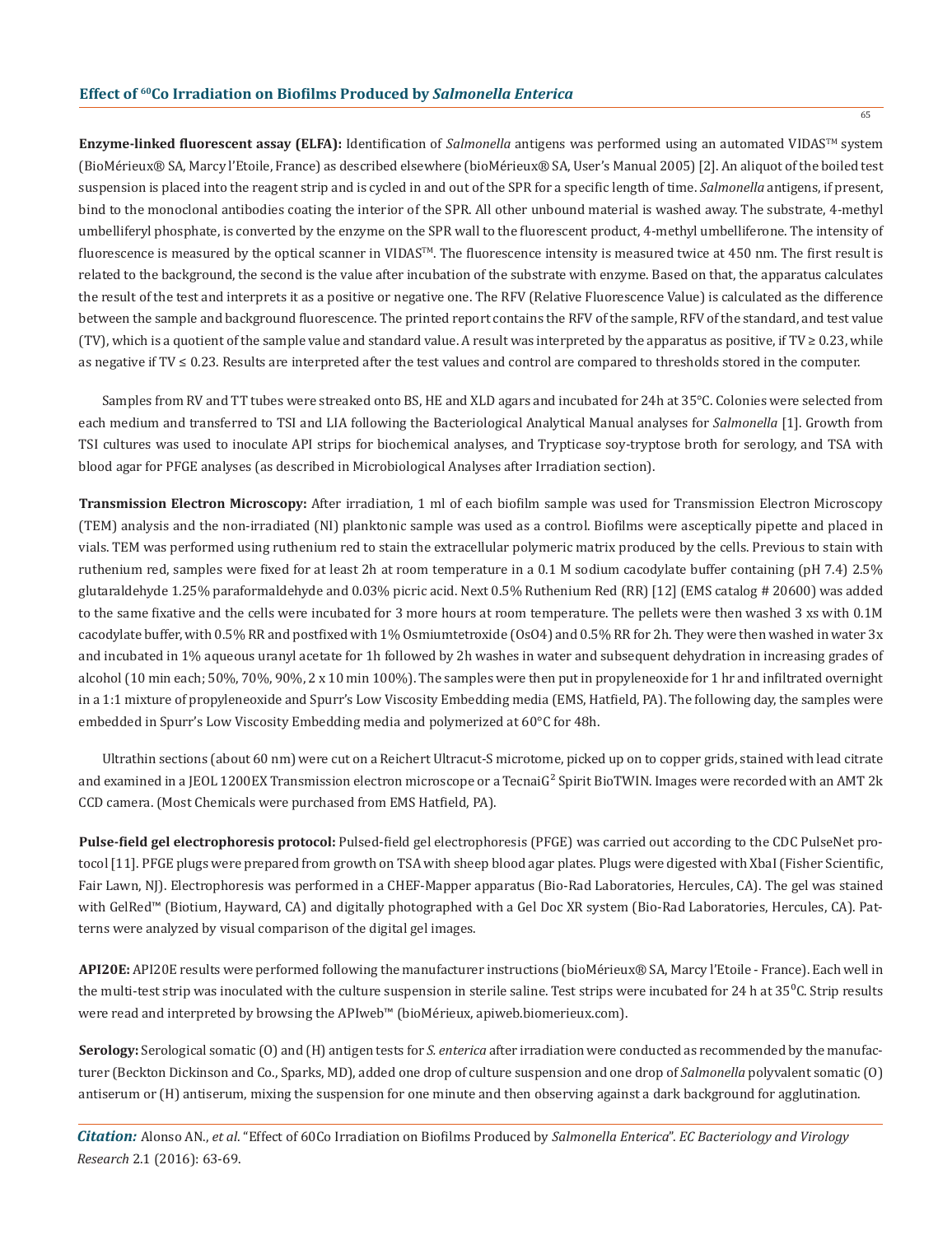# **Results and Discussion**

#### **Enumeration and viability**

 $60C$ o is a common gamma source used to reduce bacterial growth, and it is approved for food matrices and packing materials [12]. In our study, microbial biofilms of *S. enterica* were effectively reduced when using different doses of <sup>60</sup>Co as compared to non-irradiated biofilms. Enumeration results were as follow: 0 CFUs at 1,000 krad, 0 CFUs for 250 krad, 5 x 10<sup>4</sup> CFUs for 1krad, and 18 x 10<sup>4</sup> CFUs for NI. Significant differences were also observed during visual inspection of the biofilms of irradiated samples when compared to the nonirradiated control sample (Figure 2). Non-irradiated biofilms consisted of large cream colored units (Figure 2a) mostly developed in the liquid interface, while the irradiated biofilms disrupted into very small sand-type cream color units (Figure 2b-e). This reduction was dose-dependent and it was significantly noticeable when samples were tested immediately after irradiation for viability and in three different agars (Figure 1). For all NI, 100krad and positive control, growth in BS agar (Figure 1a) showed a dark gray color, growth in XLD agar (Figure 1b) showed glossy black color, and growth in HEK (Figure 1c) showed a blue-green color. NI and 100 krad typical colonies on the BS agar were transferred to triple sugar iron agar (TSI) and lysine iron agar (LIA). TSI and LIA slants incubated at 35°C for 24 ± 2h showed in TSI an alkaline (red) slant and acid (yellow) butt, with production of H<sub>2</sub>S (blackening of agar) (pictures not shown). NI and 100 krad, produced a positive reaction (purple) in LIA (pictures not shown).



*Figure 1: Salmonella enterica after exposure to four irradiation doses (100, 250, 500, 1000 krad) of <sup>60</sup>Co and subsequent inoculation onto BS (a), XLD (b), and HE (c) agar plates. Positive control (12) ATCC 8324 (Salmonella enterica), Negative control (12) ATCC 9842 (atypical Salmonella), Non- irradiated sample (9) ATCC 8324 (Salmonella enterica), E. coli (Escherichia coli). For all NI, 100 krad and positive control, growth in BS agar (Figure 1a.) showed a dark gray color, growth in XLD agar (Figure 1b) showed glossy black color, and growth in HEK showed a blue-green color.*



*Figure 2: Salmonella enterica control and irradiated samples at 72 h in nutrient broth. (a) non-irradiated (NI) sample showing large cream units, (b) 100 krad showing smaller cream units (c) 250 krad showing sand-type cream units (d) 500 krad and (e) 1,000 krad, both showing sand-type cream units. Scale bar: 25mm.*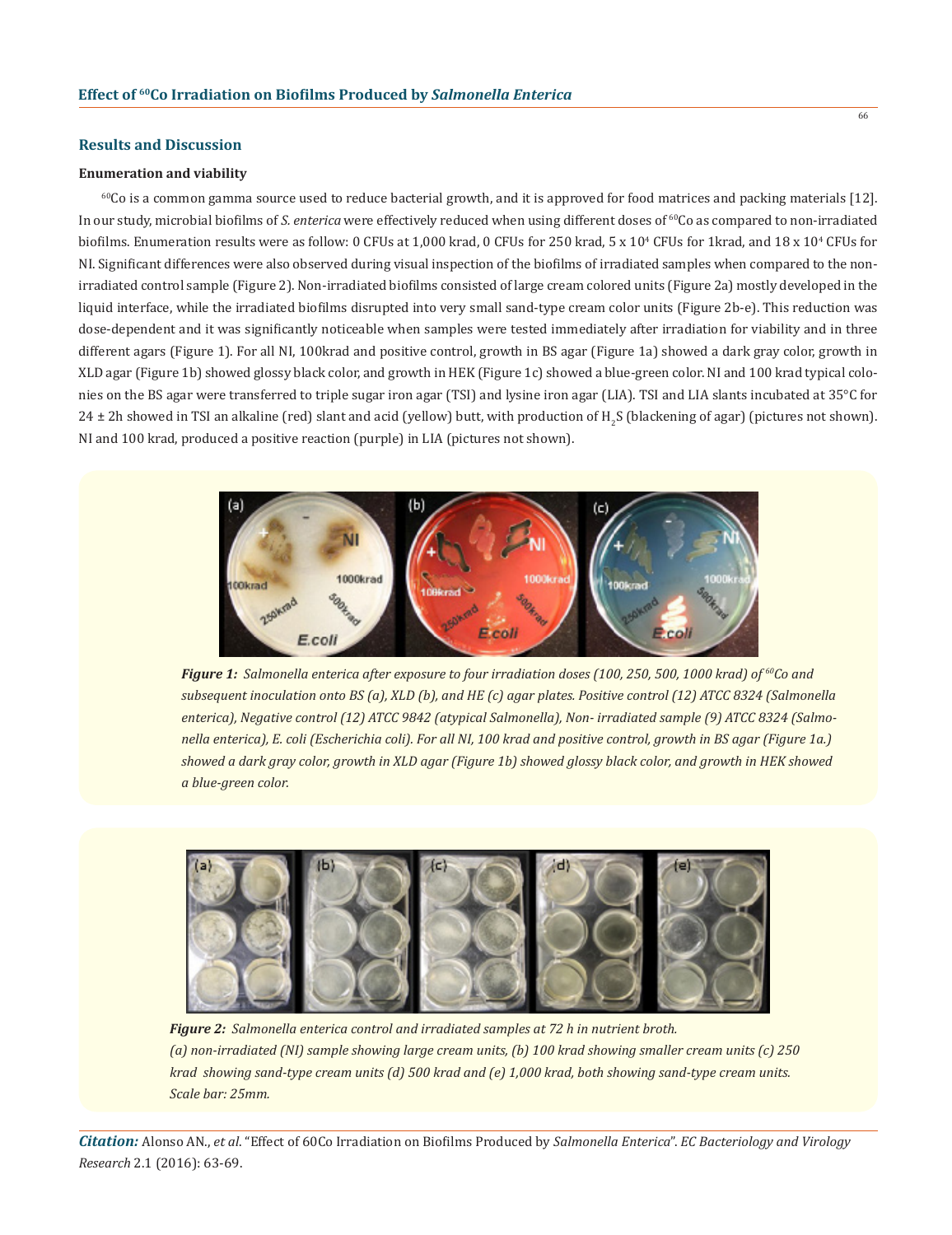#### **Microscopy**

 Transmission electron microscopy using ruthenium red stain revealed that planktonic cells did not have a surrounding EPS material (Figure 3a), in contrast, biofilms from *Salmonella* had a surrounding EPS matrix (Figure 3b-arrow). EPS is consider the hallmark of biofilm formation, and in this study, EPS material produced and surrounding the cell was not disrupted at any of the irradiation levels tested (Figure 4a-d), when stained with ruthenium red, and examined under TEM.



*Figure 3: TEM results of S. enterica planktonic and biofilm cells. (a) TEM of planktonic cells of S. enterica ATCC 8324 (b) TEM of biofilm of S. enterica ATCC 8324 produced and fixed after 72 h. Planktonic cell of S. enterica ATCC 8324 lacks the surrounding material (Fig. 3a). Biofilm cells were surrounded by an extracellular polymeric substance (EPS), the hallmark of biofilm formation (Figure 3b-arrow).*



*Figure 4: TEM of Salmonella enterica biofilms when irradiated with 60Co at (a) 100, (b) 250, (c) 500 and (d) 1,000 krad. Salmonella cells surrounded by EPS material was not destroyed with <sup>60</sup>Co irradiation, as shown in this study when stained with ruthenium red, and examined under TEM, at all irradiation level tested (Figure 4a-d).* 

# **Bacteriological Analytical Manual**

 RV tubes were incubated at 42°C for 18-24h as per the AOAC method (AOAC Official Methods 2004.03). Following incubation, a color change was noted for the non-irradiated and 100 krad samples. No color change was noted for the 250, 500 and 1000 krad samples.

 All irradiated samples were positive in VIDASTM indicating that *Salmonella* antigens were present and bound to monoclonal antibodies provided in the VIDAS solid-phase receptacle. These antigens were not completely destroyed by any irradiation level tested in our study. Although the fluorescence levels measured are directly proportional to the quantity of antibody or antigen present in the sample (bioMérieux®, SA, Marcy l'Etoile, France, 2005 VIDASTM Instrument user manual), test values were inversely proportional to the irradiation levels when increase from 100 to 1,000 krad.

*Citation:* Alonso AN., *et al*. "Effect of 60Co Irradiation on Biofilms Produced by *Salmonella Enterica*". *EC Bacteriology and Virology Research* 2.1 (2016): 63-69.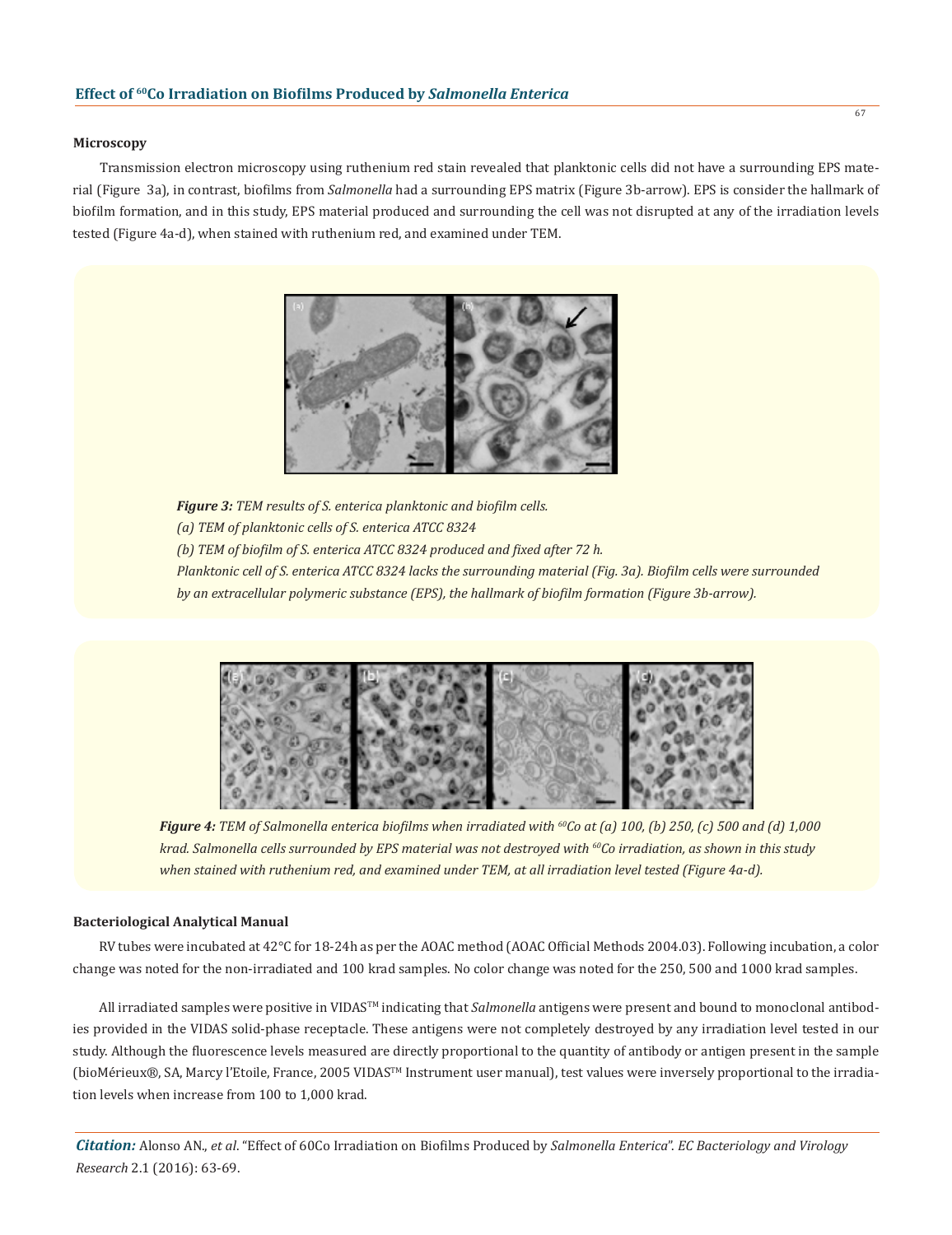Only the non-irradiated sample control and the 100 krad showed growth and typical colonies on BS, HE and XLD agars; no cells were recovered from 250, 500 and 1,000 krad. It is noticeable that antigen detection in VIDAS™ is not directly related to viability of the cells in agar plates. Levels of 250 krads are known to lower the concentration of total and reducing sugars in fruits and vegetables. Therefore, levels of 250 krad and above are not recommended for irradiation of cellulose material [6].

 Following the BAM method, colonies from NI and 100 krad isolates from BS were inoculated into TSI and LIA slants incubated at 35°C for 24h. NI and 100 krad samples produced positive reaction (purple color) in LIA (picture not shown). Control and NI TSI tubes exhibited ammonium sulfate production following 24h incubation. However, 100 krad samples required a 48h incubation to show ammonium sulfate production. Irradiation appeared to delay this biochemical reaction (pictures not shown).

# **API Results and Serology**

 API demonstrated that non- irradiated sample of *S. enterica* had the same biochemical pattern as the 100 krad sample irradiated with <sup>60</sup>Co. Serology results revealed that both antigens were present in 100 krad sample when compared to the negative control (NI sample).

# **PFGE**

 The band pattern for 100 krad samples was identical to that of the NI sample and the control (Figure 5). Irradiation of 100 krad has been shown to be safe for food products [6]. Although, the biochemical characteristics of the cells may have been affected, genetic expression has not been compromised (Figure 5). The present studies show that  $^{60}$ Co is useful in removing biofilms produced by a foodborne pathogen *Salmonella enterica*, and irradiation with <sup>60</sup>Co this dose does not affect the biochemical or genetic composition of this microbe ensuring microbial safety.